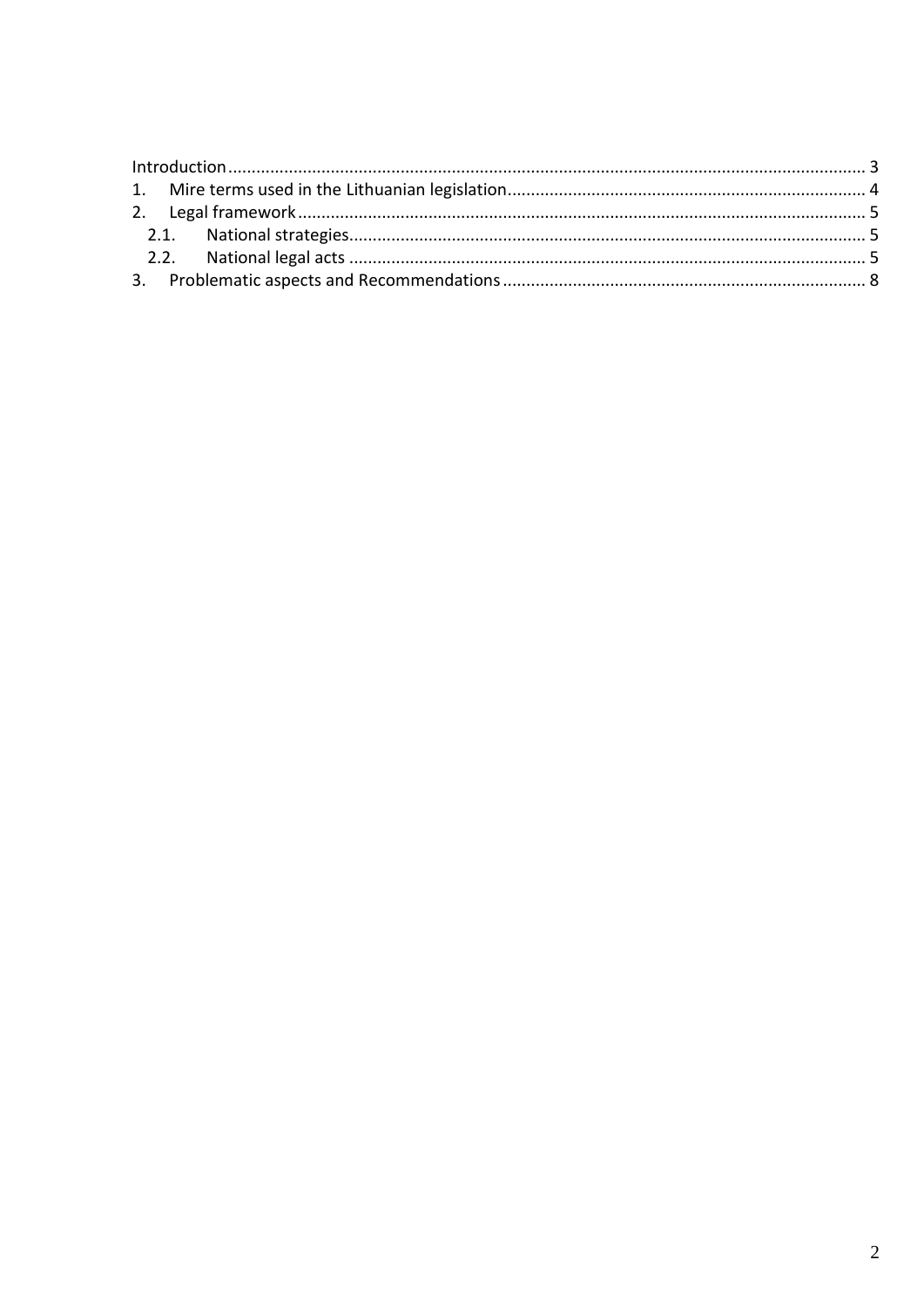## <span id="page-2-0"></span>Introduction

The purpose of the general analysis is to: 1) review the current legal and political conditions for the better conservation of peatlands in Lithuania; 2) Propose how the current framework could be improved. The work is carried out as part of the project *LIFE PEAT restore LIFE15 CCM/DE/000138,* "Reduction of CO<sup>2</sup> Emissions by Restoring Degraded Peatlands in Northern European Lowland".

In 2018 specialists of Lithuanian Fund for Nature and Nature Heritage Fund have updated database of Lithuanian peatlands. Based on the recent data, peatlands in Lithuania cover approx. 10 % (653 933 ha) of the country's territory (peat layer >0.3 m). However, from all inventoried peatlands, about 67 % (440 thsd.) are considered as drained. Although peatland drainage makes farming activities much easier, it has negative consequences such as: greenhouse gas (GHG) emissions, biodiversity losses, water pollution, and increase of fire accident risk as well.

Based on the new database, 44 % of drained peatlands are used for forestry, 38 % for agriculture, **2 % for industrial peat mining** and 5 % are considered as drained neglected areas. According to the data of Intergovernmental Panel on Climate Change (Annex on wetland GHG emissions, 2014), peatlands of agricultural usage has emitted 7.2 million, forestry – 1.9 million, industrial peat mining - almost 1 million, other drained areas – 0.7 million tons of  $CO<sub>2</sub>$  equivalent in 2017. Thus, during 1 year period about 11 million tons of GHG were released from damaged peatlands in Lithuania, i.e. almost the same amount as in energy sector.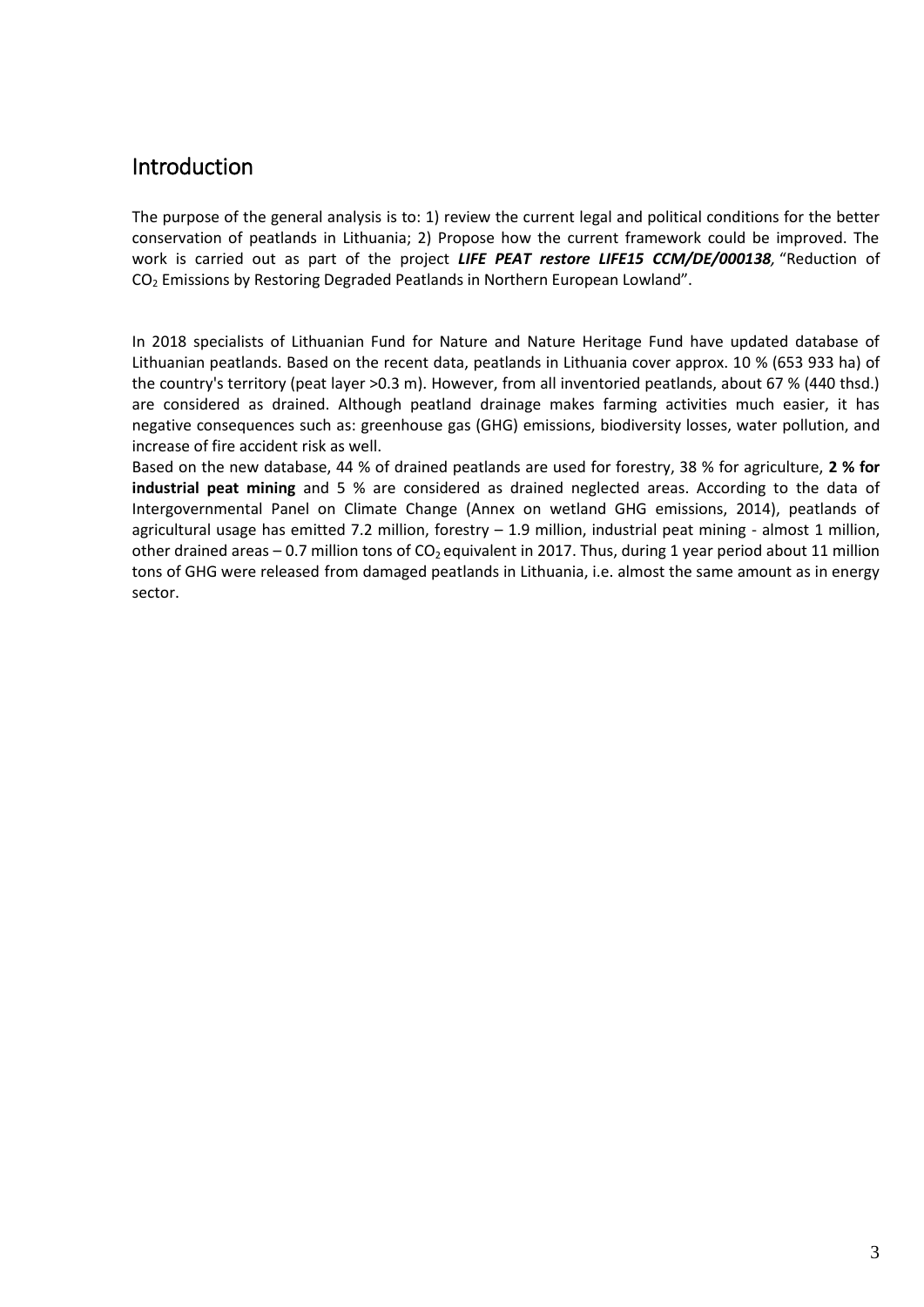## <span id="page-3-0"></span>1. Mire terms used in the Lithuanian legislation

This section reviews different kinds of wetland and peatland interpretations in national legislation related to peatland use and conservation.

Mire (pelkė Lith) - viscous place with standing water (Dictionary of the Lithuanian language)<sup>1</sup>. Mires in various Lithuanian technical literatures are defined as continuously wet areas of the earth's surface, where moisture-growing plants grow and peat develops from dead plant material. If the peat layer is thinner than 30 cm, such areas are called swollen lands. Mire, this is the area of excess moisture on the land, overgrown with specific vegetation. In the mires, peat deposits form from the vegetation residues over time. The mires are divided into bogs, fens, and intermediate ones. Fen mires are mires that feed many soil and / or groundwater minerals. They grow on a specific basis, with high levels of moisture and nutrients adapted to the vegetation. Bog mires - rain-fed mires whose vegetation has adapted to survive in high humidity and low levels of nutrients in water.

Peatland (durpynas Lith)- the place where peat is located; peat bog (Dictionary of the Lithuanian language)<sup>2</sup>. Unlike mires, peatlands, environmentalists call all areas of land that have a layer of peat that is thicker than 30 cm. However, in the Terminology Bank of the Republic of Lithuania, this term has a "provided" status, which means that the State Language Commission has not approved it yet. In the provided translations, English and German speak about the place where peat is drained. The terms "highland peatland", "lowland peatland" and "intermediate peatland" are already approved by the State Language Commission, but their definitions refer to the degree of fragmentation of peat, and there is nothing to be said about the thickness of the peat layer or the water level<sup>3</sup>.

**Wetland** (šlapynė LT) - wet land, which has its own vegetation, is characterized by ongoing processes of mires formation and its boundaries are determined by legislation. By this wording, this term is defined and approved by the State Language Commission, placed in Terminology Bank of the Republic of Lithuania. This term in such wording is used in the legal acts approved by the Ministry of Agriculture.

**Wetland** according to the definition of Land law is a place where peat layer must be not less than 30 cm

**Agricultural land** - arable land, gardens, meadows, pastures, used or suitable for cultivating agricultural crops.

Arable land -is the area of land used to grow agricultural crops, fallowed and plowed more than once every five years.

*The area of perennial plantation*- is the area of non-crop rotation, with the exception of pasture or meadows, including nurseries and areas of short rotation plantations where land has been planted for more than five years and yield was harvested repeatedly.

<span id="page-3-1"></span>*Permanent grassland or meadow-* land sown with grass or natural area which is not ploughed for five years or more, used for grazing, grass or grassland production.

1

<sup>&</sup>lt;sup>1</sup> [Lietuvių kalbos žodynas](http://www.lkz.lt/Visas.asp?zodis=pelkÄ—&lns=-1&les=-1)(in Lithuanian, dynamic link)

<sup>&</sup>lt;sup>2</sup> <http://www.lkz.lt/Visas.asp?zodis=durpynas&lns=-1&les=-1> (in Lithuanian, dynamic link)

<sup>&</sup>lt;sup>3</sup> [http://terminai.vlkk.lt/pls/tb/tb.view\\_help?p\\_sid=1966872&p\\_page\\_no=1](http://terminai.vlkk.lt/pls/tb/tb.view_help?p_sid=1966872&p_page_no=1) (in Lithuanian, dynamic link)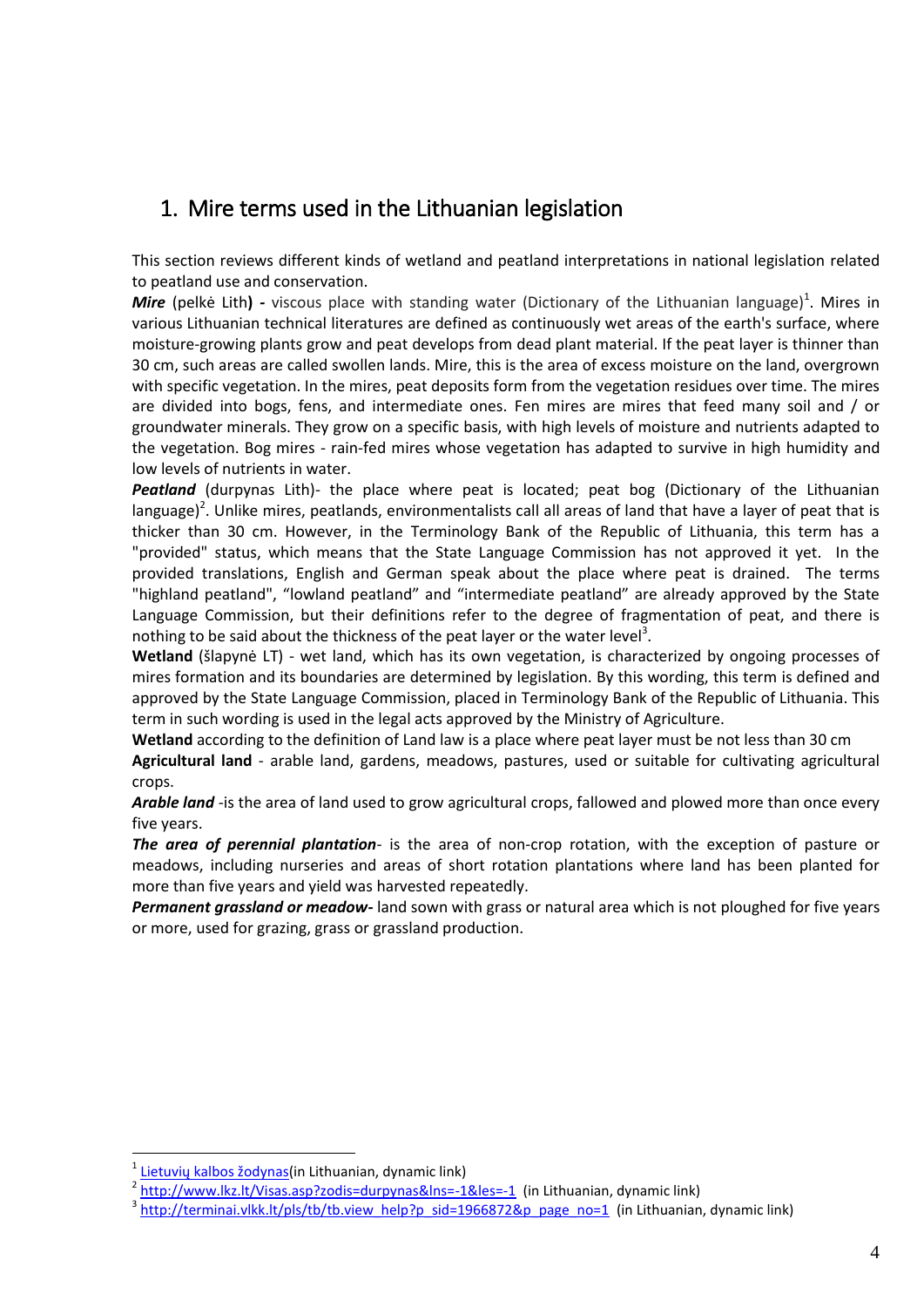# 2. Legal framework

The conservation and use of peatlands are regulated by several national laws and national strategies. They are reviewed in this section.

## <span id="page-4-0"></span>*2.1.National strategies*

#### *National Environmental Strategy*

The Seimas (Parliament) on April 16, 2015 by decree No. XII-1626 *approved National Environmental Strategy*. The Strategy only refers to the limited amount of peat resources: according to the data of the Lithuanian Geological Survey under the Ministry of Environment of 2012, 10,6 thousand hectares of peatlands need to be rehabilitated. The strategy foresees that peatlands should be rehabilitated, rebuilt to the former land use potential, or rebuilt into more valuable ecosystems than would have been due to the extent of the extraction.

#### *The national Strategy for Climate Change Management Policy* for the period 2013-2015

Lithuania does have an approved National Strategy for Climate Change Management Policy for the period of 2013-2050. However, there are no special targets for peatland conservation. The National Energy Strategy of Lithuania, which was approved by the Seimas of the Republic of Lithuania in 2007 January 18 (Resolution No. X-1046), mentioned peat extraction in the SWOT analysis and stated that it is too little used in energy as one of the local fuels, which is contradictory to the conservation goals. However, this strategy is no longer in force. On June 26 2012, (Resolution No. XI-2133) the Seimas of the Republic of Lithuania approved the National Energy Independence Strategy. However, peat, mires and peatlands in this new Strategy are not mentioned at all.

### <span id="page-4-1"></span>*2.2.National legal acts*

After reviewing the Register of Legislation, it was possible to find orders from the Minister of the Ministry of the Environment and other state institutions, the resolutions of which concern the inventory of peatlands and peat, their accounting, fire protection, possibilities and ways of rehabilitation.

### *The Law of Protected Sites*

It is the law, which has biggest importance to peatlands. It takes into account all sites, which have any sort of protection status, e.g. reserves, Natura 2000 sites (pSCI, SPAs), which cover 179 774 ha or 27% of all Lithuanian peatlands. Additionally, the law guarantees protection of habitats of protected species. For example, if the nest of rare bird or location of rare plant is found, such site becomes protected against any kind of economic activity. Therefore the register of protected sites is always updated by appointing new Natura 2000 sites. In most cases raised bogs and transitional mires are protected. However this law is not applied in fens, where probability of finding red listed species or habitats is very limited. Additionally, the law is not applied to all habitats. For example, in 2014 all habitats were mapped in Lithuania but they did not appear as protected sites. Therefore, all the habitats on peatlands, which is 130 220 ha, 20% of all peatlands, do not bear any protection status.

According to the law , par.9 art. 8 states that within protected sites are "prohibited activities of melioration (i.e. when land is drained by ditches and other kind of measures), {and} land use change from peatlands to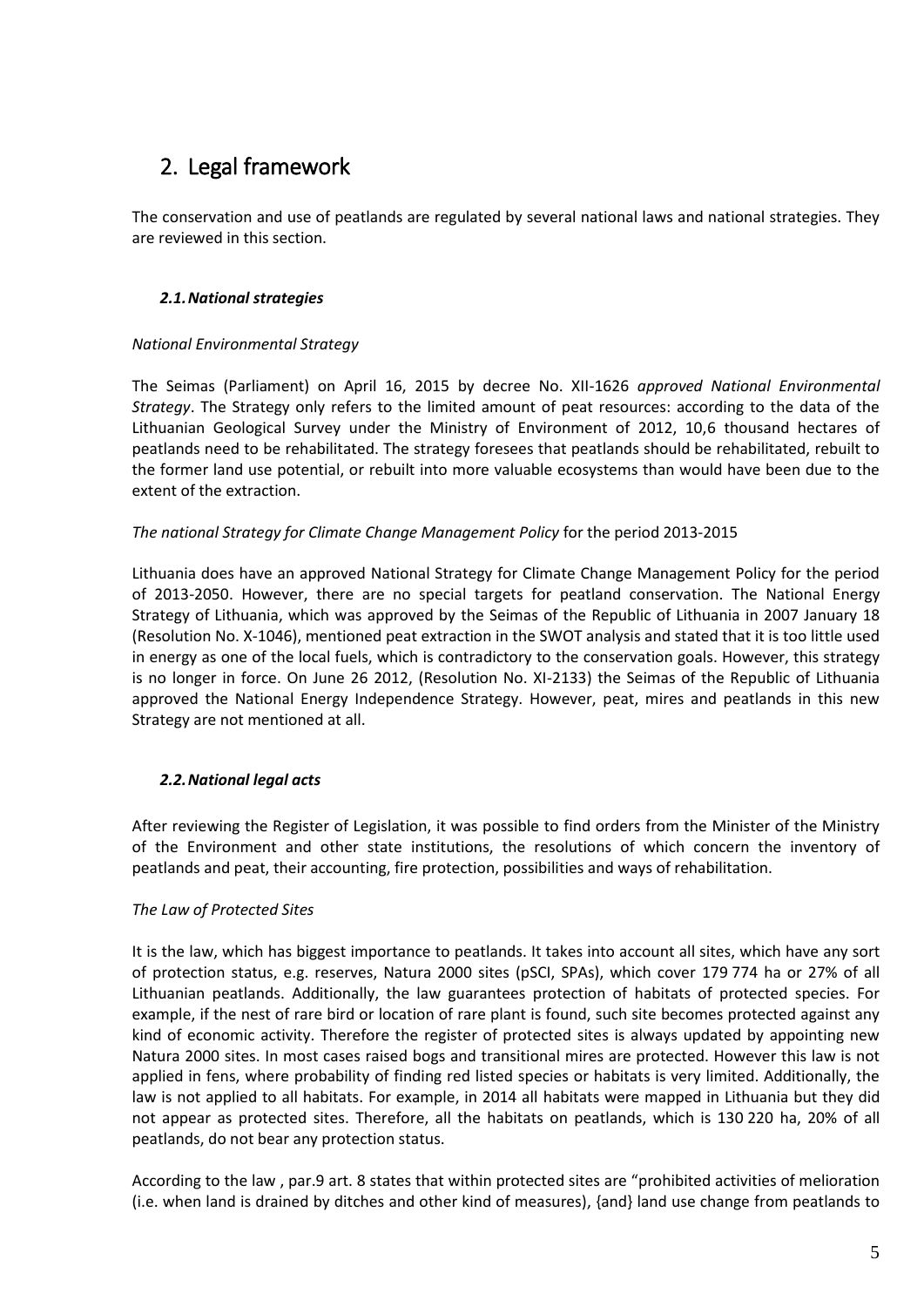other usages". The law foresees the possibility to set management plans for the protected sites. If management plan is approved all the activities, which improve conservation status, are allowed, but they have to be in line with other laws, e.g. Forestry law (see next par.).

#### *Forestry law*

Forestry law is another law, which has most controversial status regarding peatlands.46 % (299 378 ha) of peatlands are covered by forests and belong to so called "forestry land". The primary aim of the law is the regulation of timber generation; therefore, quite often all the forestry land is used for timber harvest, except cases, when special standards are applied (FSC certification). Peatlands are also used for forestry activities, e.g. planting, replanting, draining, harvesting. However, the law says that no damage may be caused to **other** ecosystems, where definition "other" refers to the land, which is not typical forest, e.g. meadows, open places, peatlands. But usually this principle is not respected, even implementation of management plans is often conflicting situation due to different regulations, set in the laws of Protected sites and Forestry. For example, according to Forestry law, after clearing the vegetation in wetland, cleared site must be replanted within 3 years period (par.5) while law of Protected sites requires to keep such site open.

#### *Land reclamation*

Land reclamation in Lithuania is very often accused of demolishing peatlands and bogs. However, the Law on Land Reclamation (approved by Seimas on December 9, 1993, Resolution No. I-323) and all its versions does not mention peatlands, peat and mires. In this Law, the land reclamation is defined as "improving the soil with hydro technical, crop engineering, agri-land reclamation and other means to regulate the soil water, heat and air regime, improve the conditions for farming, preserve and increase soil fertility, and form a rational farm land management". Reclaimed land is defined as "a land plot with an installed and functioning drainage system and implemented cultural, agri-land reclamation and other means, which create favourable conditions for the development of agriculture".

Lithuania is in the zone of excess moisture, because the amount of precipitation is about 1.48 times the amount of evaporated water, therefore, favourable conditions for conventional agriculture can only be created by drying the land. Land reclamation in Lithuania is very important, as about 90% of all agricultural production are grown in drained lands. Ground drainage eliminates excess moisture and regulates soil water regime, which stimulates the development of soil microorganisms and root systems, increases the amount of nutrients available in plants, fertilization efficiency and fertility of many soils. On the other hand, it leads to the microbial decomposition of peat layers, high greenhouse gas emissions, outflow of exceeding nutrients to water bodies, subsidence and ultimately to the loss of fertile lands.

Although the land is privatised, the drainage facilities belong to the state. The state of land reclamation system in Lithuania is approaching critical status. According to the experts, Lithuanian farmers would be uncompetitive without drainage; therefore, it is necessary to find a way to solve land reclamation problems more quickly. The current problems of land reclamation have largely come about as part of the development of this system. The land reclamation projects in the Soviet period were large, including drainage systems. In most western European countries, land drainage was carried out according to the wishes of the landowners. The drainage systems adapted to the needs of their farms, farm borders.

Some inefficiently drained lands are unproductive. Most often, they are abandoned and not used. The condition of the installed drainage facilities is deteriorating, the area overgrown with swampy vegetation, and others transformed into scrub or forest. Increasing the water level in the fields of one owner and in most cases combined with neighbours, as the drainage systems are large and usually used by several owners of the land.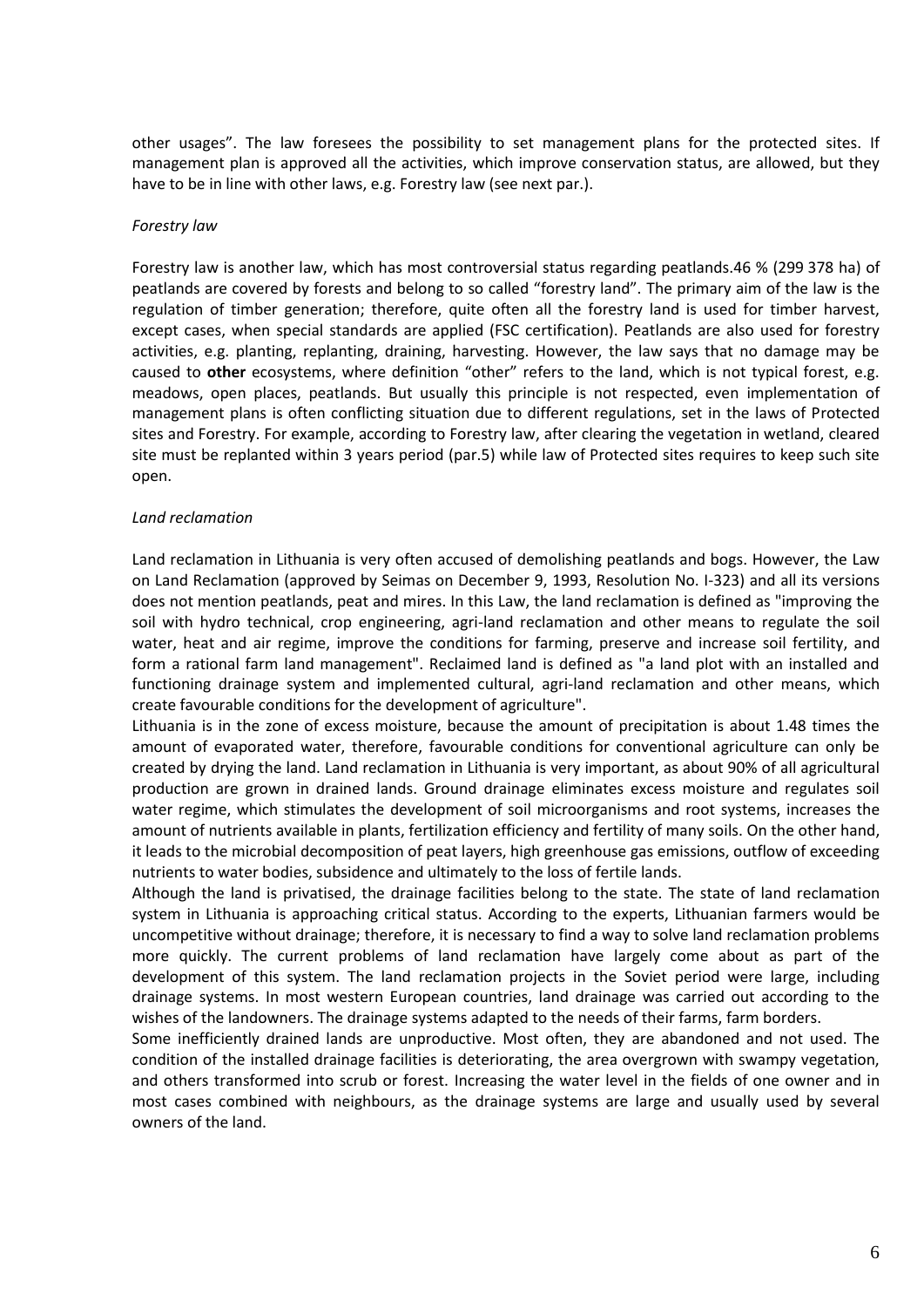#### *Mineral Resources law*

Peatland exploitation in Lithuania is regulated by Mineral resources law, which sets the requirements and procedures for usage and permissions for extraction of mineral resources. Official Peatland quarries cadaster covers more than 50% of Lithuanian peatlands, however it was established in Soviet times 50 years ago, therefore it is outdated and needs renewal. For example, protected sites are still appointed as sites for excavation. Today the "active" peat quarries are established in 27623 ha, but bigger part of them 19740 ha are not in usage, mostly abandoned. So active mining is ongoing only in about 7000 ha. No new peat mining queries were established in the last decade. The Ministry of Environment declares that all existing peatlands must be preserved and remain for the future. However, there is no such fixed target in any kind of official documents.

<span id="page-6-0"></span>Mineral Resources law sets the methodology of re-cultivation of damaged lands after mining of mineral resources, approved by the Minister of Environment. The  $5<sup>th</sup>$  paragraph of the methodology indicates that peatland restoration must be done in accordance with the law of Protected sites, which states that peatland after mining must be restored into the ecosystem, which existed before extraction. In other cases when site has no protection status, the restoration ( $7<sup>th</sup>$  paragraph) approaches can be chosen from several possibilities, usually watering or afforestation are most common. However, in Lithuania there are only few cases of re-cultivation in completely extracted peatlands because most of peatlands are treated as 'active'. However, abandoned peatlands remain in such status for years without any kind of restoration or further usage.